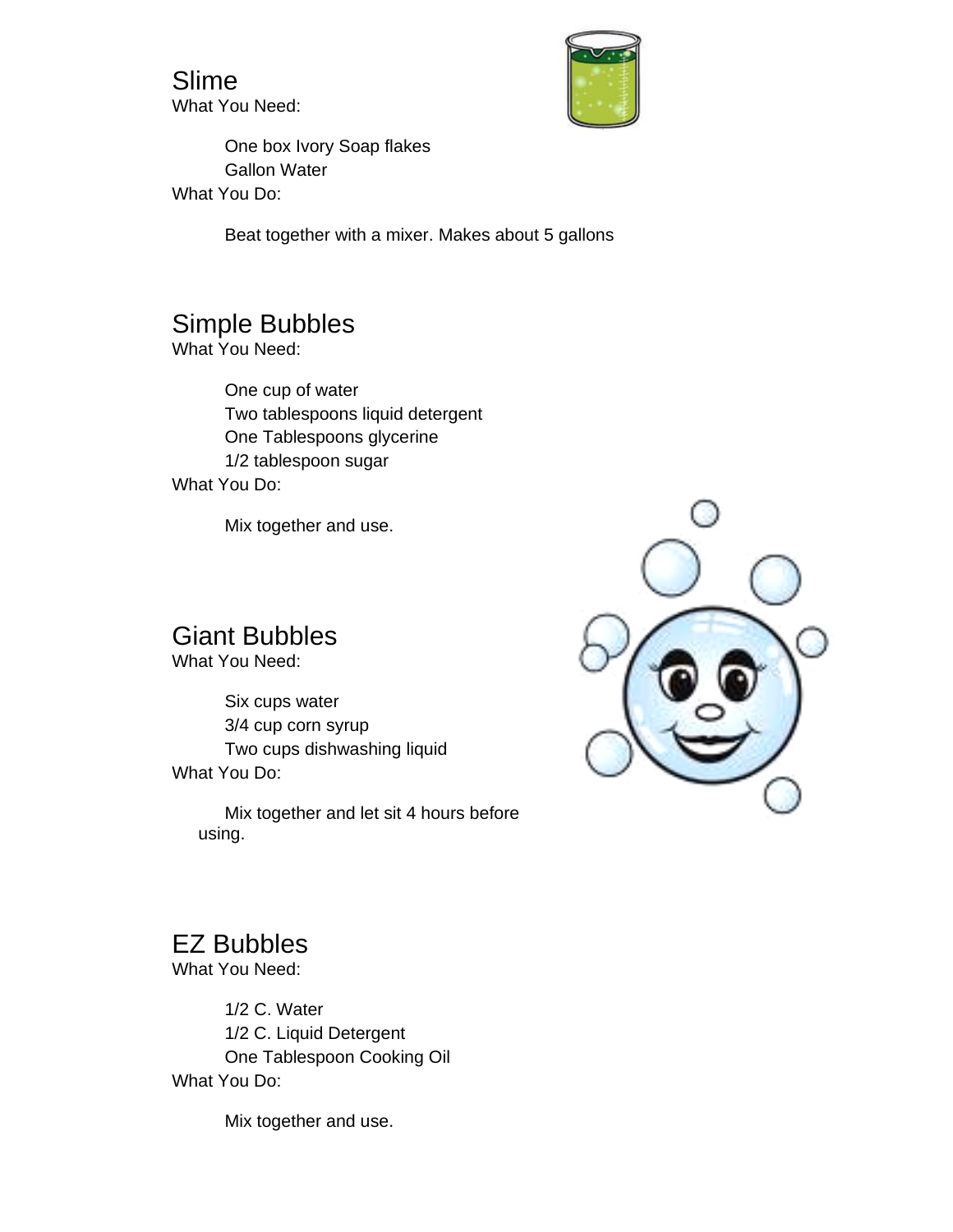#### Colourful Bubbles

What You Need:

One cup granulated soap or soap powder One quart warm water liquid food colouring What You Do:

Dissolve soap in warm water. Stir in food colouring. Use.



### Gargantuan Bubbles

What You Need:

One Cup Warm Water 1/4 Cup Blue Dishwashing Liquid One Tablespoon Salt What You Do:

Combine all ingredients. Mix well until salt dissolves. Use.

#### Simple Play dough

What You Need:

Three cups flour 1 1/2cups salt Six-teaspoons cream of tartar Three cups cool water Three Tbsp oil Food coloring



What You Do:

Fix mix dry ingredients together. Next mix liquid ingredients. Combine the two mixtures and cook over medium heat, stirring constantly. In about five minutes the dough should begin to pull away from the sides of the pot. Once you can pinch the dough without it sticking to you remove from heat. Finally knead until it has the consistency of Play dough consistency.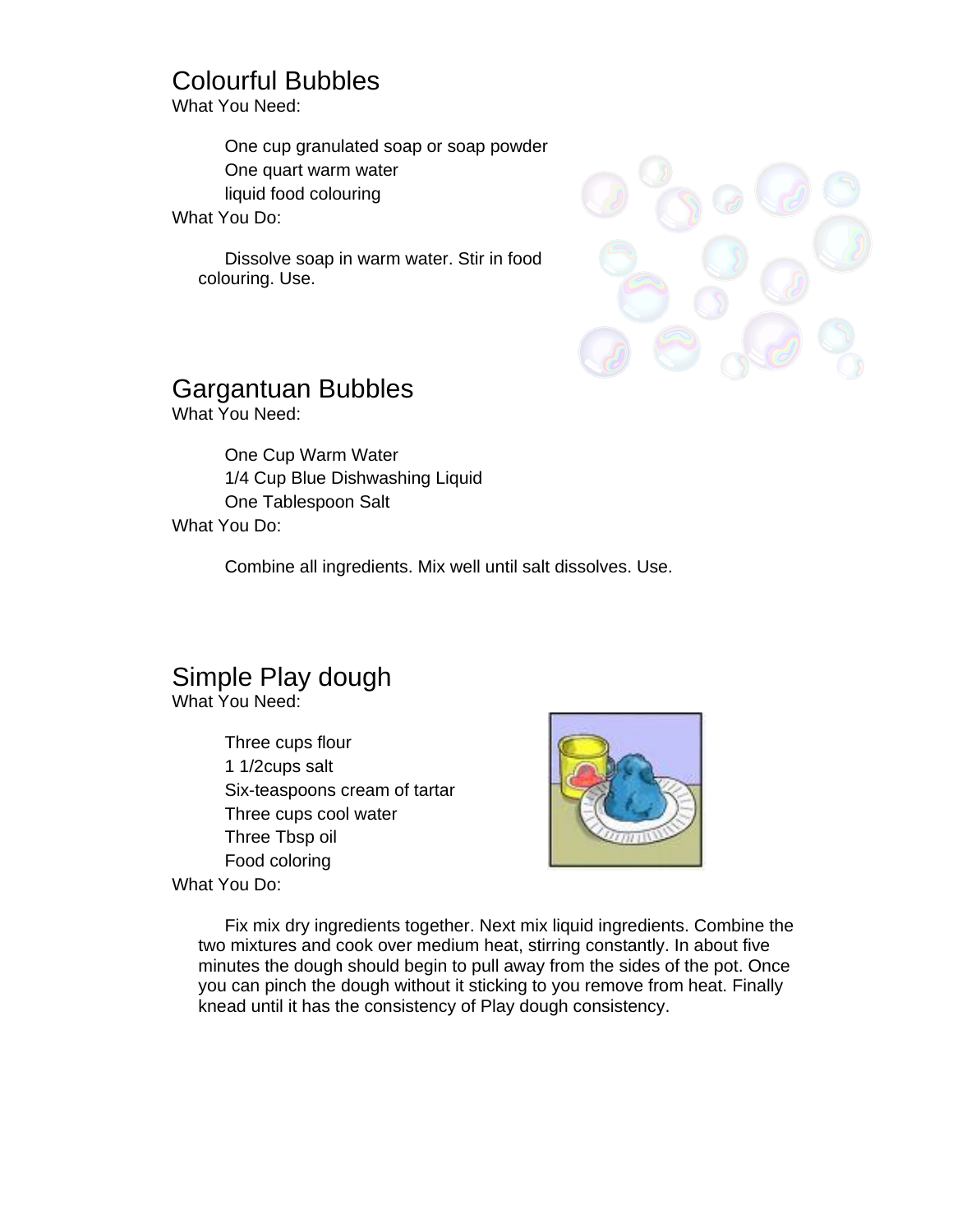# Smelly & Colorful Play dough

What You Need:

One-Half cup salt Two cups water Two tablespoons salad oil Two cups flour Two tablespoons alum Kool-Aid for color

What You Do:

Disolve salt in boiling water. Stir in Kool-Aid for color. Slowly add salad oil, flour and alum. Knead until Play dough is smooth.



#### Colored Play dough What You Need:

One-cup flour One-tablespoon vegetable oil One-cup water One-Half cup salt Two-teaspoon cream of tartar Food coloring

What You Do:

Mix all ingredients in saucepan. Heat, stirring constantly until ball forms. Roll until smooth.

#### Creative Dough

What You Need:

<Required> One-cup flour One-cup water One-tablespoon vegetable oil One-Half teaspoon slat Two teaspoons cream of tartar <Optional> One-teaspoon vanilla or other smell Food coloring

What You Do:

Mix and cook all required ingredients, over medium heat, stirring hard for about five minutes (until mixture forms a ball). Remove from pan and let it cool for about five minutes. Divide the recipe into parts and add different colors, smells to the sections. Knead briefly until it has a good Play dough consistency.